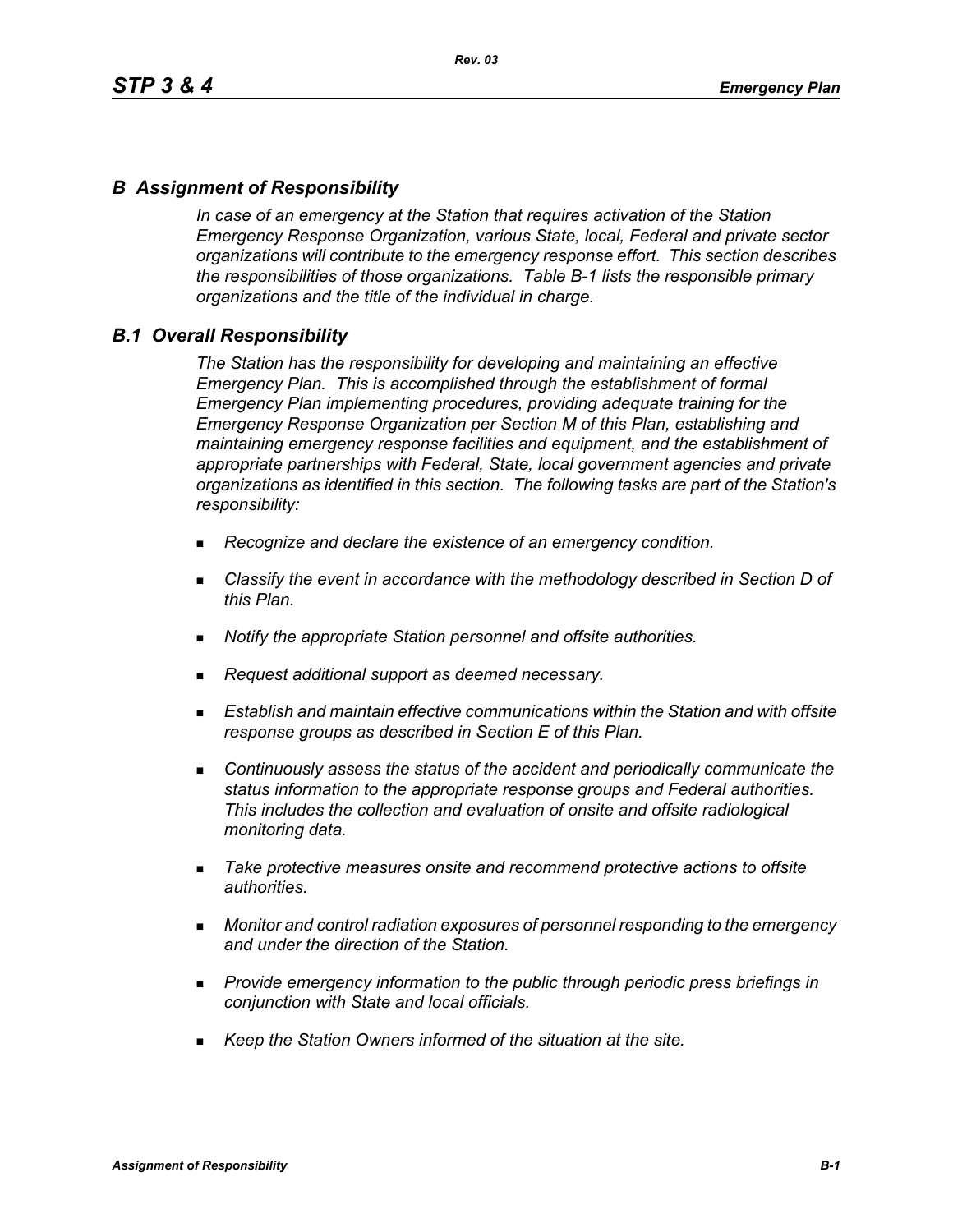### *B.2 State of Texas Responsibility*

*State of Texas has developed a Radiological Emergency Management Plan as an integral part of the State of Texas Emergency Management Plan. The State of Texas Emergency Management Plan outlines the State organization for emergency activities. The Governor's Division of Emergency Management (DEM) is tasked with administering a program of Comprehensive Emergency Management. Designed to reduce the vulnerability of the citizens and communities of this State to damage, injury, and to loss of life and property by providing a system for the mitigation of, preparedness for, response to and recovery from natural or man-made disasters including fixed nuclear facilities. Established in the Office of the Governor by the Texas Disaster Act of 1975 (Government Code, Chapter 418) and direction of the Director of the Texas Office of Homeland Security (OHS). Office of Homeland Security Director appoints the State Coordinator to manage State Governor's Division of Emergency Management on a daily basis, and the Coordinator reports to the Director of the Office of Homeland Security. The Texas Disaster Act of 1975, as amended, authorizes the creation of local organizations for emergency management, provides the Governor and executive heads of governing bodies of the State certain emergency powers, and provides the rendering of mutual aid among the political subdivisions of the State, with other states, and with the Federal Government. The Chairperson of the Texas Emergency Management Council is responsible for establishing an emergency organization capable of operation over a protracted period. The duties and responsibilities of the principal and support agencies of the State of Texas are summarized below. A detailed discussion of the State's response is contained in the Texas Emergency Management Plan.*

### *B.2.1 Department of State Health Services (DSHS)*

*The Department of State Health Services, is the Lead State agency responsible for responding to all peacetime radiological emergencies throughout Texas. Under the procedure established by the Texas Emergency Management Plan and as reaffirmed in a Letter of Agreement, the Department of State Health Services responds to all types of radiological emergencies throughout the State. The Governor's Division of Emergency Management, upon notification by the Station of a Site Area Emergency or General Emergency, will notify key member agencies of the Emergency Management Council. The State Operations Center (SOC) is operational 24 hours a day, seven days a week. During radiological emergencies, the Department of State Health Services will be the Lead State agency for the assessment of radiological impact and damage to the environment. Once notified of a Site Area Emergency or General Emergency (or an Alert or Unusual Event which is likely to involve an offsite release), the Department of State Health Services will establish a communication link (telephone) from their office in Austin, Texas with Station dose assessment personnel. The Department of State Health Services estimates that it will take about one hour to activate their office after notification. The Department of State Health Services is able to make dose projections in their Austin, Texas office from data provided by the Station. If the situation warrants, the Department of State Health Services will dispatch Radiological Emergency Response Teams to the Station. The Department of State Health Services has estimated the onsite response time to emergencies at the Station*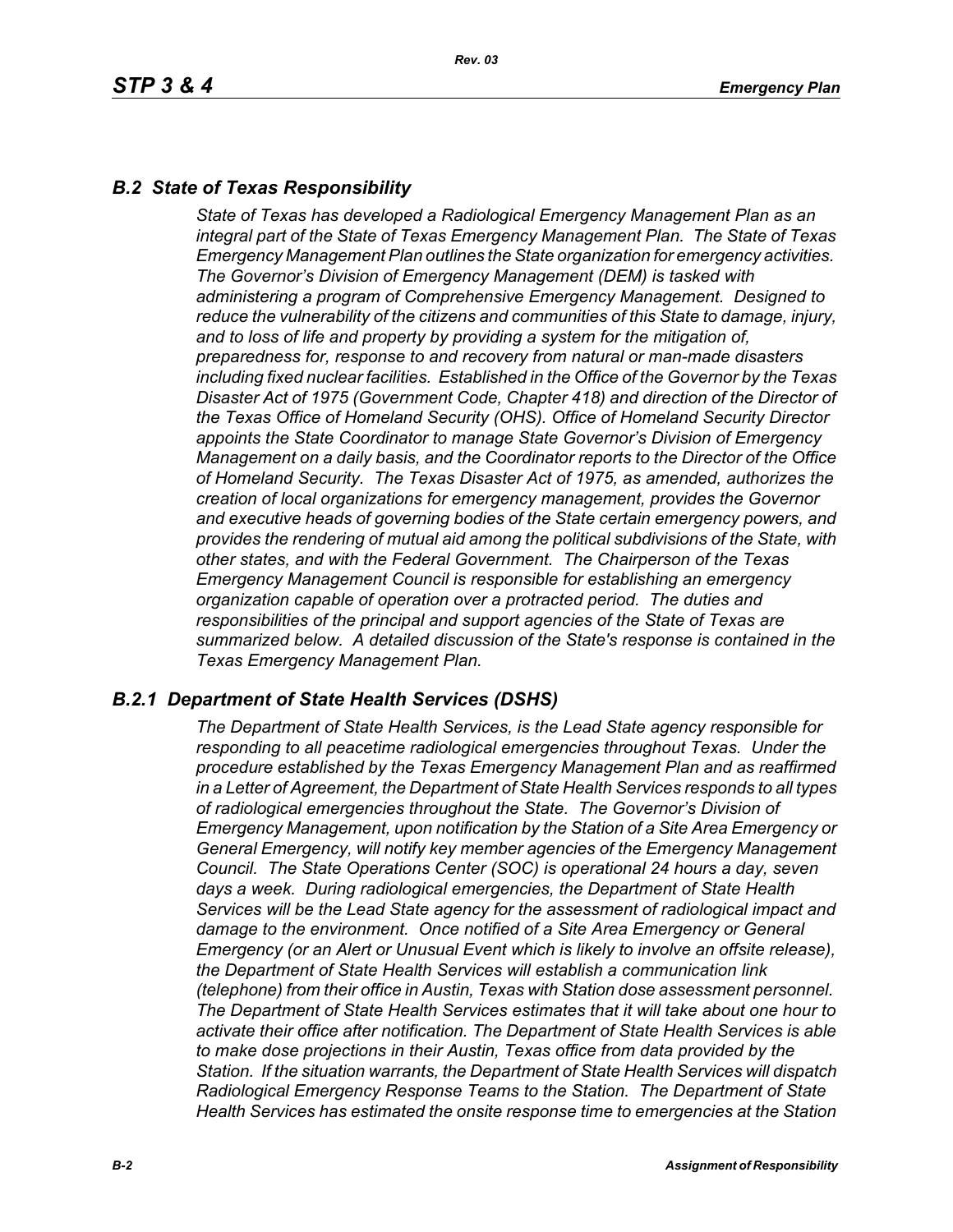*to be approximately 4 hours, and the full Emergency Response Team response time to field locations around the Station to be approximately 8 hours.*

### *B.2.2 Governor's Division of Emergency Management*

*The Governor's Division of Emergency Management has broad legal authority, in case of a radiological emergency, to take actions deemed necessary to protect the health and safety of Texas citizens. This authority includes, but is not limited to, control of public and private transportation corridors, and utilization of all public facilities in support of efforts to protect life and property. The Governor's Division of Emergency Management manages the State Operations Center (SOC), which is located at the Department of Public Safety Headquarters in Austin, Texas. The Department of Public Safety Sub District Office (Pierce, Texas), located approximately 45 miles from the Station, is the headquarters of the Disaster District serving the area around the Station.*

*The Texas Department of Public Safety provides the State with law enforcement services in emergency conditions. This includes but is not limited to disaster reconnaissance, emergency traffic control, and execution of evacuation control. These activities are conducted in support of local government, in accordance with the State of Texas basic Emergency Management Plan, and Annex E, Evacuation, and Annex G, Law Enforcement. The Department of Public Safety Commanding Officer in Sub-District 2C Pierce, Texas serves as Chairperson of the Disaster District Committee. The Department of Public Safety provides statewide communications service for direction of disaster operations. Requests for assistance from the County Emergency Operations Center are forwarded to the Disaster District Sub 2C in Pierce. Requests that exceed the District's ability to respond will be forwarded to the State Operations Center (SOC) in Austin.* 

*Response time for Department of Public Safety personnel from the Disaster District Office in Pierce to the Station is approximately 2 hours.*

#### *B.3 Matagorda County Responsibility*

*Matagorda County, Texas, has developed an Emergency Management Plan to provide for emergency operations within Matagorda County, Texas, including Bay City, Palacios, and the unincorporated towns within the County proper. The Matagorda County and city governments are responsible to their respective citizens to do everything possible to save lives, minimize damage, alleviate suffering and to help restore and rehabilitate property and society in the event of a natural disaster, manmade incident, or national emergency, including nuclear attack or threat thereof. Existing forms of local government are utilized in the formulation and implementation of this Plan. The organization and operational concepts set forth in this Plan are promulgated under the Texas Disaster Act of 1975, as amended, the Matagorda County Commissioner Court order of 1983 (reissued 1994), and other laws and ordinances detailed in the Matagorda County Emergency Management Plan. The Matagorda County Emergency Management Plan is a stand-alone document that supports the State of Texas Emergency Management Plan and the Station Emergency Plan. Under the Matagorda County Emergency Management Plan, the County Judge, the Commissioners and Mayors, as chief elected officials are responsible for all*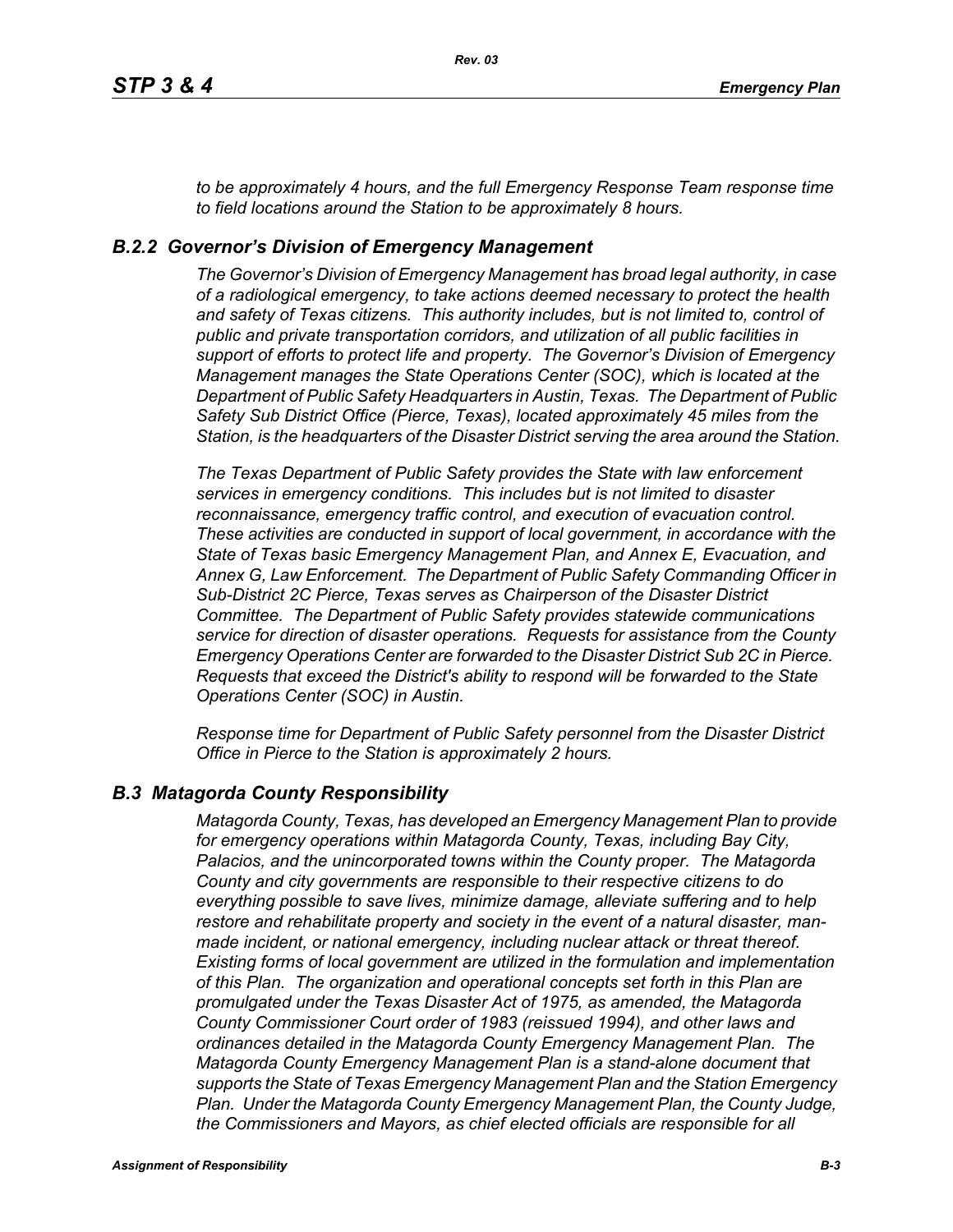*emergency measures within their respective jurisdictions, including recommending shelter and or evacuation of members of the public.* 

*Existing agencies of government in Matagorda County, Bay City, and Palacios will perform emergency activities related to those performed in normal operations. The basic functions of County/City officials are to coordinate activities for efficiency and effectiveness and to assure that any skills not normally available in existing County/City governments are obtained from other resources. The County is the lead governmental entity in an emergency. Should the need arise for State assistance, the County Emergency Management Director has the authority to request assistance from State Disaster District Sub 2C in Pierce, Texas. This responsibility is assigned to the County Emergency Management Director and is not a delegable authority. The Emergency Management Coordinator is appointed by the County Judge. The primary responsibility of the Emergency Management Coordinator is to coordinate emergency response within the county and serve as communications liaison with the Governor's Division of Emergency Management and the Disaster District Committee for day-today operations and through the Disaster District during emergencies. A detailed assignment of emergency response actions and responsibilities are defined in the Matagorda County Emergency Management Plan. Figure B-1 indicates the interface of State of Texas and local and civil authorities' Emergency Management Organizations.*

#### *B.4 Other Local, State, and Federal Agencies*

*Additional local, State, and Federal agencies and departments and their responsibilities that provide outside support to the Station in the event of a declared emergency are:*

### *B.4.1 Bay City Police Department*

*The Bay City Police Department, by Letter of Agreement, will provide law enforcement support to the Station to assist in traffic control, personnel evacuation, or other response requiring law enforcement as needed during an emergency or drill/exercise situation. The Bay City Police Department will be under the control and coordination of the Matagorda County Sheriff's Office. Bay City Police Department and the Matagorda County Sheriff's Office personnel are headquartered approximately 17 road miles northeast of the Station and can respond to the Station in approximately one hour. This service is available 24 hours per day.*

#### *B.4.2 City of Palacios Police Department*

*The City of Palacios Police Department, by Letter of Agreement, will provide law enforcement support to the Station to assist in traffic control, personnel evacuation, or other response requiring law enforcement as needed during an emergency or drill/exercise situation. The City of Palacios Police Department will be under the direction and control of the Matagorda County Sheriff's Office. The City of Palacios Police Department is headquartered approximately 18 road miles southwest of the Station and can respond to the Station in approximately thirty minutes. This service is available 24 hours per day.*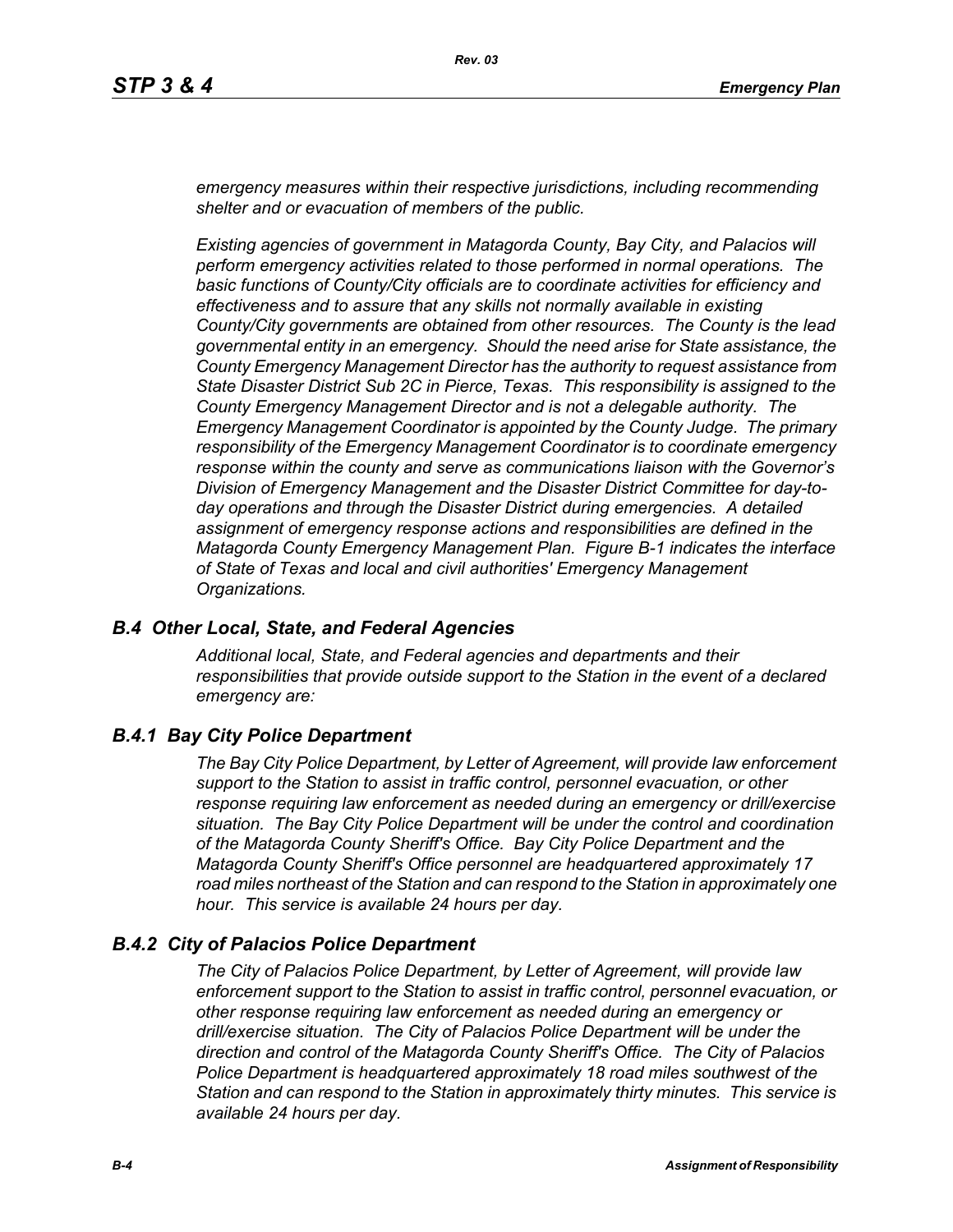### *B.4.3 City of Palacios Volunteer Fire Department*

*The City of Palacios Volunteer Fire Department, by Letter of Agreement, will provide fire-fighting support, and rescue services to the Station in case of an emergency or drill/exercise situation at the Station. The City of Palacios Volunteer Fire Department is located approximately 18 road miles from the Station and has a response time of thirty minutes when responding to requests for assistance from the Station. This service is available 24 hours per day.*

### *B.4.4 The Bay City Volunteer Fire Department*

*The Bay City Volunteer Fire Department, by Letter of Agreement, will provide fire fighting support services to the Station in case of an emergency or drill/exercise situation at the Station. The Bay City Volunteer Fire Department is located approximately 17 road miles from the Station and can respond to emergencies at the Station in approximately one-hour. This service is available 24 hours per day.*

### *B.4.5 The Matagorda County Hospital District*

*The Matagorda County Hospital District, by Letter of Agreement, will provide medical care for both conventional and radiological injuries that occur in emergency or drill/exercise situations at the Station. The Matagorda County Hospital District provides services via two hospitals in the district, Matagorda General Hospital, located approximately 21 road miles from the Station in Bay City, and Palacios Community Medical Center located approximately 16 road miles from the Station in Palacios. The Matagorda General Hospital maintains a fully staffed Emergency Room that is equipped with a decontamination facility within the emergency room area to handle emergencies arising at the Station. Matagorda General Hospital in Bay City shall serve as the primary response organization with secondary support provided by Palacios Community Medical Center. These services and facilities are available 24 hours per day.*

#### *B.4.6 Emergency Alert System Stations*

- *Emergency Alert System Station KMKS FM, 102.5 Radio, by Letter of Agreement, shall serve as the primary Matagorda County Emergency Alert System Station serving the Station by having the capability of providing 24 hour per day Emergency Alert Service, including activation of the alert radios.*
- *Emergency Alert System Station KZRC FM, 92.5 Radio, by Letter of Agreement shall serve as the alternate Matagorda County Emergency Alert System Station.*

#### *B.4.7 Matagorda County Sheriff's Office*

*The Matagorda County Sheriff's Office by letter of agreement will assist the Station in responding to an emergency. The Emergency Management Plan for Matagorda County identifies the responsibilities for the Sheriff's Office as law enforcement, evacuation/traffic control, communications, warning/notifications and maintenance of the Matagorda County Emergency Operations Center. The Matagorda County Sheriff's Office will respond to requests to provide assistance during emergency or drill/exercise situations that develop at the Station. The Matagorda County Sheriff's*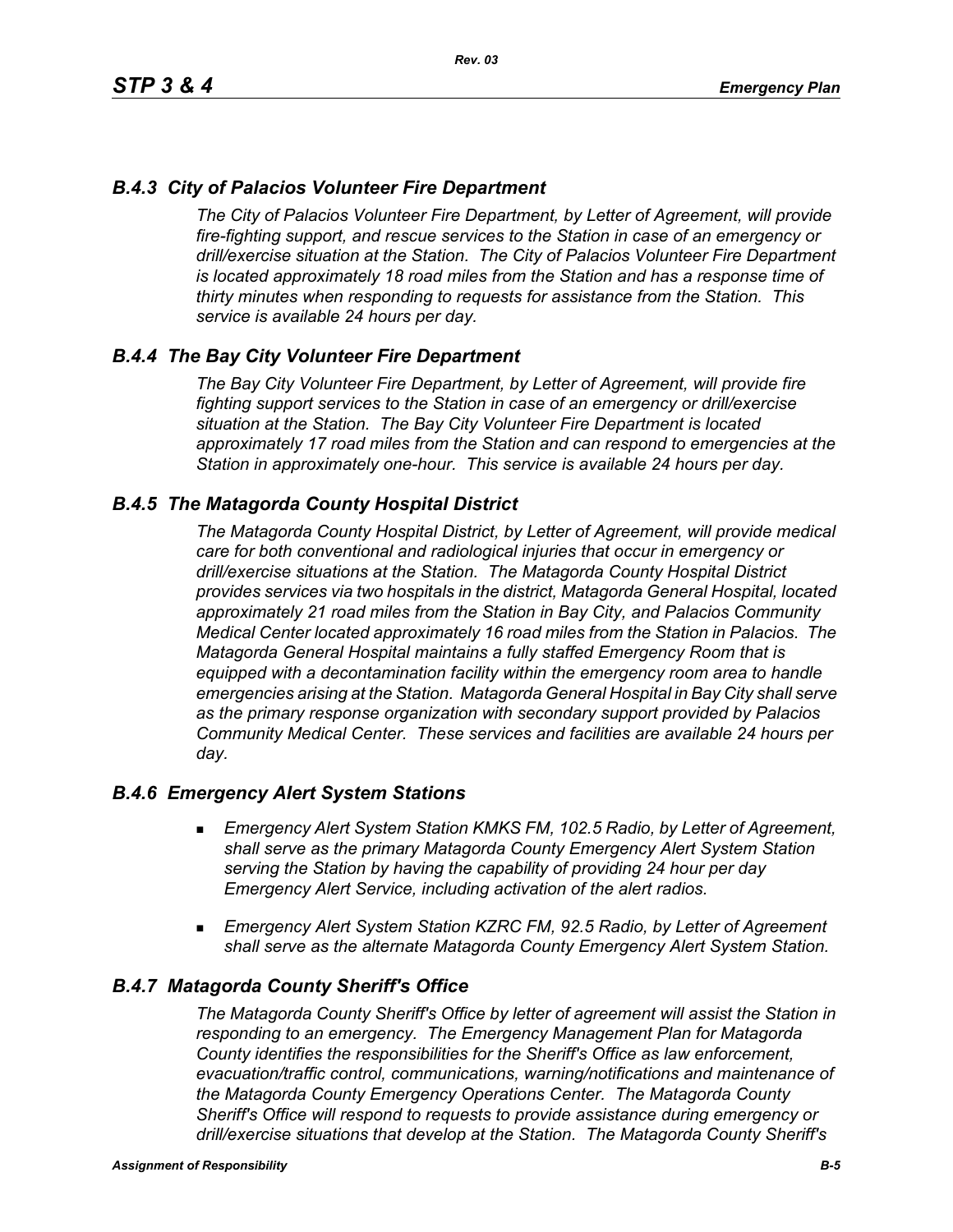*Office has the capability to respond to a request for assistance from the Station in approximately thirty minutes, on a 24 hours a day basis.*

#### *B.4.8 United States Coast Guard (Corpus Christi)*

*The United States Coast Guard, by Letter of Agreement will provide vessel traffic control on the Colorado River and other navigable waters in the vicinity of the Station by the use of marine warnings, and if necessary, aircraft and surface craft during emergency situations that may develop at the Station. The Coast Guard responds to requests, from the Matagorda County Sheriff's Office, for assistance from Corpus Christi District. Estimated time of response for the Coast Guard is within approximately four hours, on a 24 hours a day basis.*

#### *B.4.9 United States Coast Guard (Galveston)*

*The United States Coast Guard, by Letter of Agreement will provide assistance vessel traffic control on the Colorado River and other navigable waters in the vicinity of the Station by the use of marine warnings, and if necessary, aircraft and surface craft during emergency situations that may develop at the Station. The Coast Guard responds to requests, from the Matagorda County Sheriff's Office, for assistance from Galveston District.* Estimated time of response for tThe Coast Guard is available within *approximately four hours, on a 24 hours a day basis.*

#### *B.4.10 Resources of Other Federal Agencies*

*The resources of Federal agencies appropriate to the emergency condition will be made available in accordance with the Federal National Response PlanNational Response Framework. The Station Emergency Director is specifically authorized to request Federal assistance on behalf of the Station under the provisions of the Federal National Response Plan, Nuclear Radiological Incident AnnexNational Response Framework. The Station Emergency Director requests Federal assistance by contacting the NRC. In addition to the NRC, agencies other than those with a Letter of Agreement with the Station that may become involved are the Department of Energy, the DHS-Federal Emergency Management Agency, and the Environmental Protection Agency. These Agencies have the capability of responding to a declared emergency at the Station in approximately twelve hours, on a 24 hours a day basis.*

#### *B.4.11 Department of Homeland Security-Federal Emergency Management Agency*

*The Federal Emergency Management Agency, Region VI, is responsible for overall coordination of the offsite Federal response effort. The senior Federal Emergency Management Agency official from Region VI will carry out the functions and responsibilities outlined in NUREG-0981.*

*The Region VI Emergency Response Team will, in addition to the region office response, provide support to State and County authorities in the area of resource coordination, logistics, and telecommunications. The senior Federal Emergency Management Agency official, or designee, will notify the appropriate Federal agency capable of meeting a Specific State or County government need. The Federal*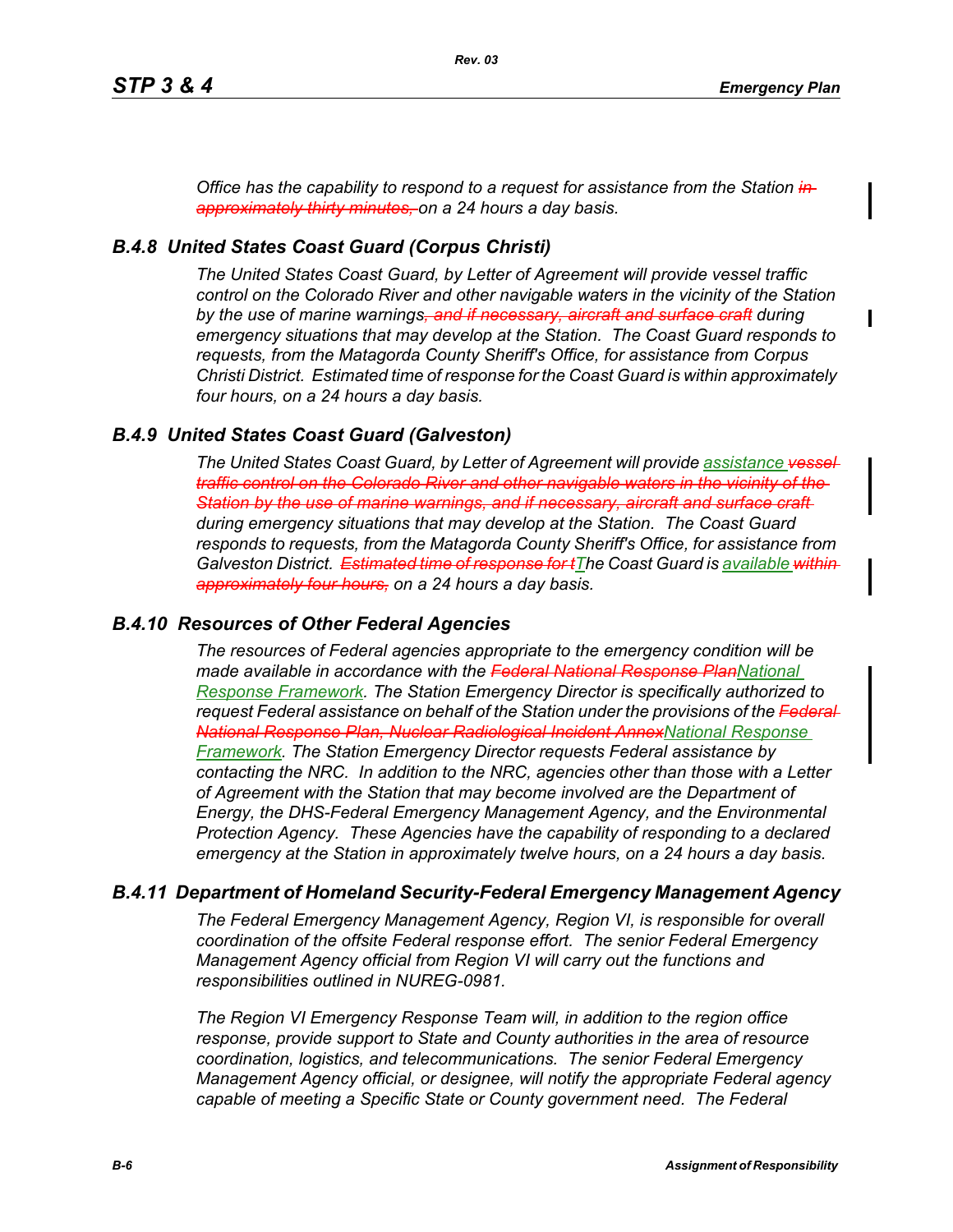*Emergency Management Agency can respond to a declared accident at the Station in approximately ten hours.*

## *B.4.12 Nuclear Regulatory Commission (NRC)*

*The NRC is notified of an incident via the Emergency Notification System telephone line, the initial NRC response is to ascertain the status of the plant and monitor Station activities. The NRC will assess offsite radiological effects and will develop projection of onsite and offsite effects for use by other Federal, State, and local agencies, as appropriate.*

*To ensure reports can be made, NRC Headquarters Operations Center maintains a 24-hour emergency telephone and duty officer. The NRC Region IV Response Team, located in Arlington, Texas, has the capability of responding in approximately five*  hours. The leader of this response team will normally be the Region IV Regional *Administrator, assuming the role as NRC Director of Site Operations, when so directed by the NRC Chairperson.*

### *B.5 Private Sector Organizations*

*Private Sector and Contract Organizations include various groups that will provide support and services to the Station as follows:*

### *B.5.1 Westinghouse Electric Company*

*Westinghouse Electric Company has established a contract with the Station to provide general services related to nuclear steam supply operation during and following an accident situation. Westinghouse provides a capability to respond on a 24 hour a day basis.* 

### *B.5.2 ABWR Nuclear Steam Supply Services*

*Services provided by an ABWR NSSS vendor during an emergency event at STP will be obtained once an appropriate contract award has occurred. The vendor will be required to establish a contract with the Station to provide general services related to nuclear steam supply operation during and following an accident situation. The vendor will be required to provide the capability to respond on a 24 hour a day basis. (COM EP-1)*

### *B.5.2 Toshiba*

*Toshiba International Corporation has established a contract with the Station to provide general services related to nuclear steam supply operation during and following an accident situation. Toshiba provides a capability to respond on a 24 hours per day basis.*

### *B.5.3 Memorial Hermann Hospital System*

*Memorial Hermann Hospital System- by Letter of Agreement, serves as a referral source for long-term care of radiological injuries. Memorial Hermann Hospital System is available 24 hours per day for consultation or treatment of personnel who have been*  internally contaminated or may have received an acute dose of radiation. Memorial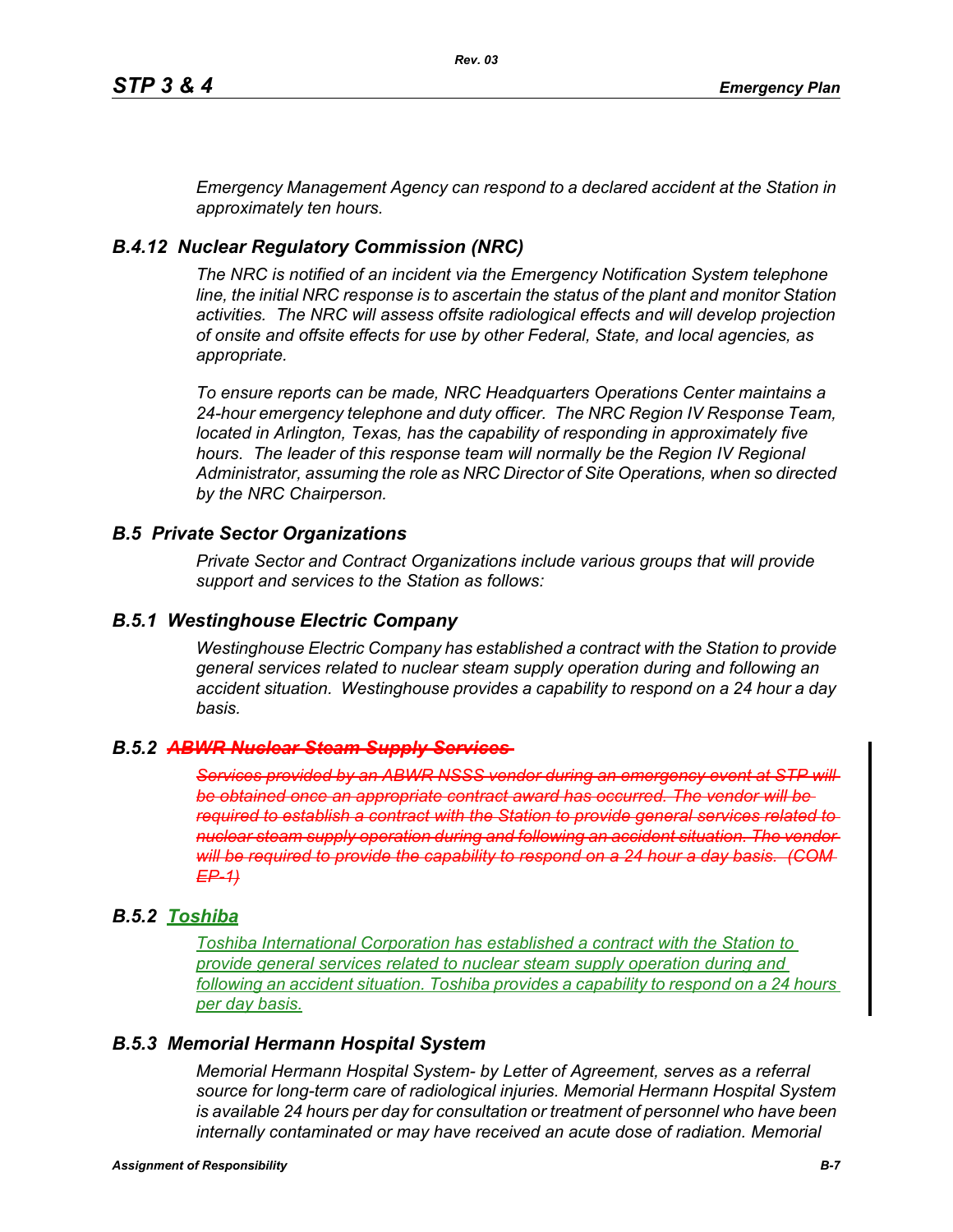*Hermann Hospital System located in Houston, Texas is approximately 70 air miles from the Station.*

### *B.5.4 Lyondell Chemicals, LP and OXEA Chemicals*

*Lyondell Chemicals, LP (Matagorda Operations) and OXEA Chemicals (Bay City Plant) - by separate Letters of Agreement, will notify the Station of emergencies occurring at their plants which could involve offsite chemical releases, on a 24 hours a day basis.*

## *B.5.5 Best Western Matagorda Hotel and Conference Center*

*Best Western Matagorda Hotel and Conference Center by Letter of Agreement and contract with the Station will place the facility at the disposal of the Utility during a declared emergency at the Station, on a 24-hour a day basis. This includes the use of a meeting room/ball room for conversion to the Joint Information Center. The Best Western Matagorda Hotel and Conference Center is located approximately 15 road miles from the Station.*

## *B.5.6 American Red Cross Rio Colorado Chapter*

*American Red Cross Matagorda Rio Colorado Chapter - by Letter of Agreement, will provide assistance at the Reception Center for registration of residents and site employees evacuated because of a nuclear power plant event, and will provide for emergency needs by organizing congregate care facilities providing services necessary to support the evacuated population. The American Red Cross will participate in training, drills and exercises on request. These and other responsibilities of this agency are identified in the Emergency Management Plan for Matagorda County, Bay City and Palacios. The American Red Cross supports that Plan and the Emergency Preparedness Program at the Station. The Matagorda County Office of the American Red Cross is located in Bay City approximately 17 road miles from the Station and their service is available 24 hours per day.*

### *B.5.7 Matagorda County EMS*

*Matagorda County EMS by Letter of Agreement; will provide 24 hour per day ambulance service to the Station in case of an emergency or drill/exercise situation. Matagorda County EMS response time to the station is approximately thirty minutes.*

### *B.5.8 Institute of Nuclear Power Operations (INPO)*

*Institute of Nuclear Power Operations by Letter of Agreement will provide assistance in acquiring the help of other organizations in the industry on a 24 hours a day basis. In addition, INPO will provide assistance, utilizing its own resources, as requested and as appropriate.*

### *B.5.9 American Nuclear Insurers*

*The Station maintains a policy with American Nuclear Insurers. American Nuclear Insurers has agreed to assume responsibility, except where excluded by the policy, for promptly assisting members of the public whom may be adversely affected by an incident at the Station.*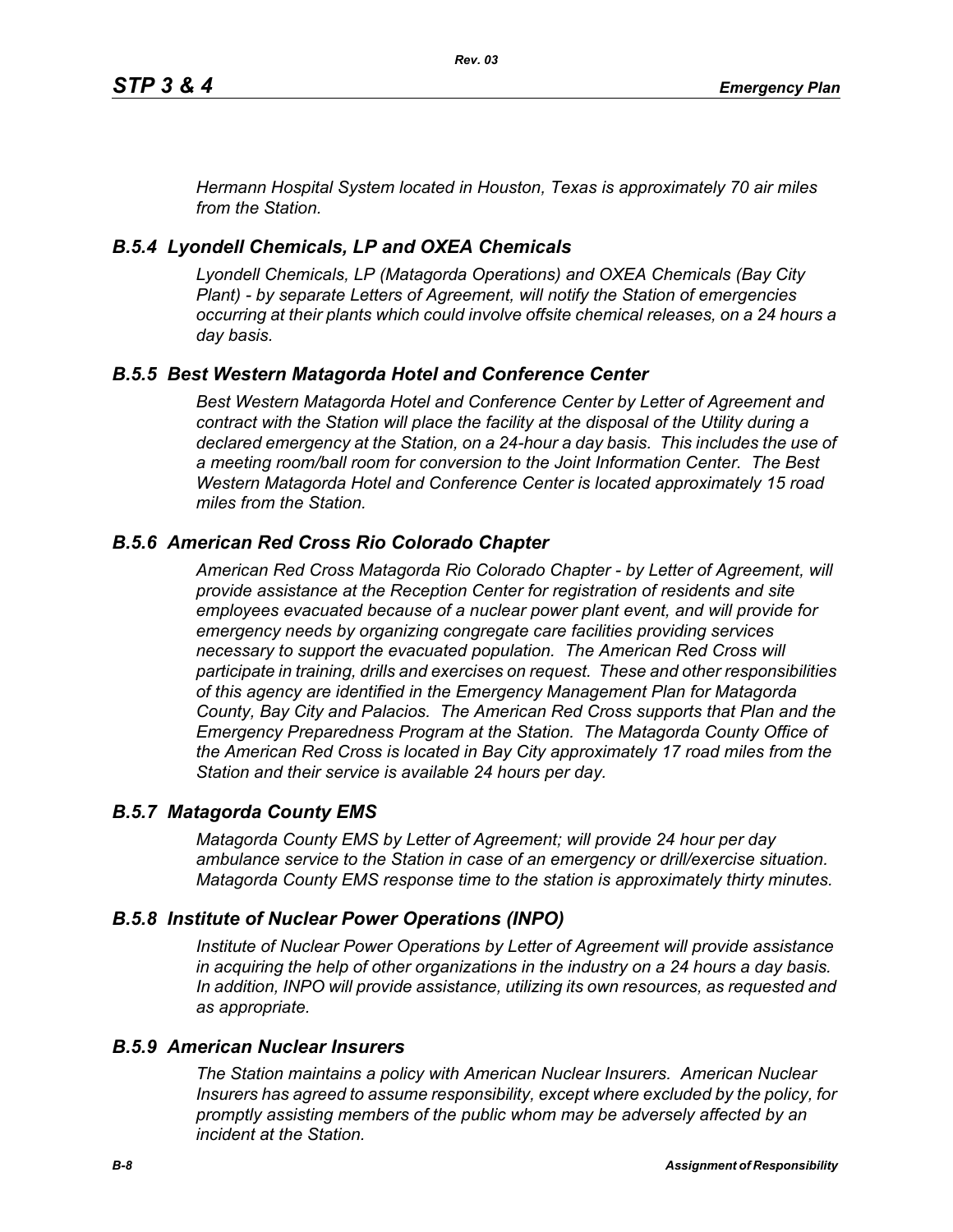Π

### *B.5.10 TXU Power (Comanche Peak Steam Electric Station)*

*TXU Power by Letter of Agreement will in case of an emergency at the South Texas Project and loss of onsite analysis capabilities, support the Station by performing selected post accident analysis.*

### *B.5.11 Areva NP Inc.*

*Areva NP Inc.: by Letter of Agreement will provide assistance in the radioanalyses of environmental samples or personnel dosimetry as requested.*

### *B.5.12 Bay City Independent School District*

*Bay City Independent School District by Letter of Agreement will provide evacuation services (busses, drivers, reception centers and congregate care facilities) to Matagorda County or the Station in case of an accident at the Station.*

### *B.5.13 Matagorda Independent School District*

*Matagorda Independent School District by Letter of Agreement will perform early dismissal of students at the Alert classification, and evacuation of students to the Linnie Roberts Elementary School at the Site Area or General Emergency classification.*

### *B.5.14 Palacios Independent School District*

*Palacios Independent School District by Letter of Agreement will provide evacuation services (busses, drivers, reception centers and congregate care facilities) to Matagorda County or the Station in case of an accident at the Station.*

#### *B.5.15 Tidehaven Independent School District*

*Tidehaven Independent School District by Letter of Agreement will perform early dismissal of students at the Alert classification, and evacuation of students to the appropriate Reception Center at the Site Area Emergency classification.*

#### *B.5.16 Van Vleck Independent School District*

*Van Vleck Independent School District by Letter of Agreement will provide evacuation services (busses, drivers) to Matagorda County or the Station in case of an accident at the Station.*

#### *B.5.17 Matagorda County Environmental Health*

*Matagorda County Environmental Health by Letter of Agreement, will assist the Station on a 24 hours per day basis, or as needed, during an emergency situation at the Station by assisting the American Red Cross in opening and operating a Reception Center(s) and a monitoring and decontamination facility or facilities when the need arises. Matagorda County Environmental Health will provide radiological supplies, equipment, monitoring and decontamination for the offsite response organization. Matagorda County Environmental Health will maintain the necessary inventory of supplies to accommodate such an operation, based on STP staff and financial assistance.*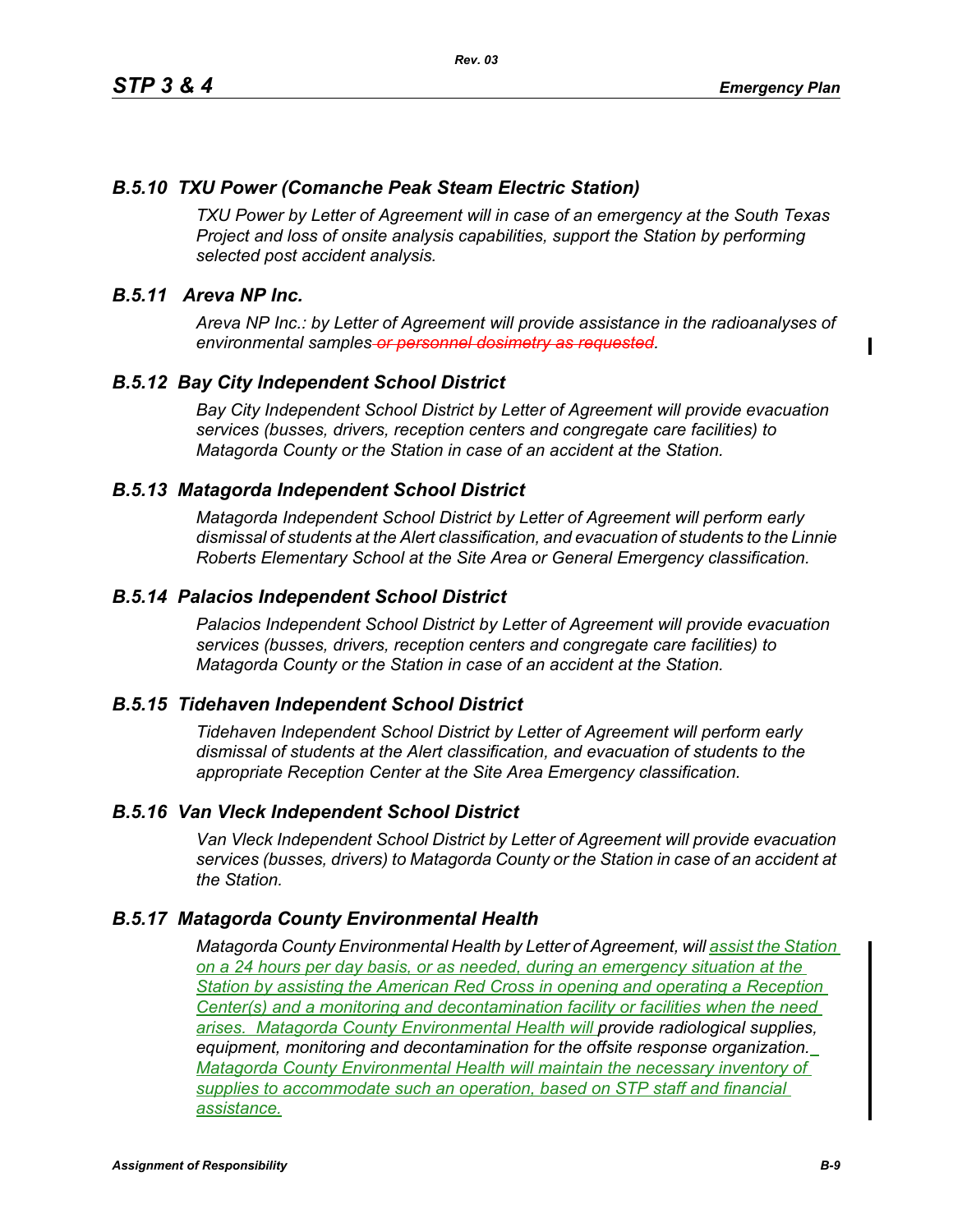## *B.5.18 City of Bay City*

*City of Bay City - by Letter of Agreement, will make the Bay City Service Center available in case of the in-operability of the Station Emergency Operations Facility.*

### *B.5.19 South Texas Project Operating Agreement*

*South Texas Project Operating Agreement is an agreement among Co-Owners for South Texas Project operations.*

### *B.6 Emergency Organization*

*The Emergency Preparedness program for the Station requires the coordinated response of several organizations. The Emergency Director is the key individual in the Station Emergency Response Organization. The Station Emergency Response Organization is described fully in Section C of this Plan.*

### *B.6.1 Station Emergency Director*

*The Station Emergency Director initiates the activation of the offsite Emergency Response Organizations by contacting the Governor's Division of Emergency Management via the Department of Public Safety Offices in Pierce, Texas, the Matagorda County Sheriff's Office, and the Nuclear Regulatory Commission. All these organizations are staffed 24 hours per day to provide communications links for receiving notification of a radiological emergency. The Federal agencies which may be requested by the Station to provide assistance can be notified by contacting the Nuclear Regulatory Commission on a dedicated communication link, the Emergency Notification System line.*

### *B.6.2 State of Texas and Matagorda County*

*The State of Texas and Matagorda County response is conducted in accordance with the following framework as presented in the State of Texas Emergency Management Plan and the Matagorda County Emergency Management Plan.*

 *The Governor's Division of Emergency Management is responsible for coordinating state-level response and recovery activities during emergencies and disasters regardless of cause. The Department of State Health Services, has been designated as the primary agency for radiological emergencies. The Matagorda County Judge and the Mayors of Bay City and Palacios exercise overall authority*  for offsite protective actions and measures for the safety and protection of local *personnel and property. Overall, direction and control of state response activities will be exercised by the Sub 2C Disaster District Committee Chairperson (Department of Public Safety highway patrol lieutenant) operating from the Emergency Operations Center located in Pierce. The Chairperson will be kept informed of conditions in a timely manner in order to facilitate state response and assistance. The Matagorda County Emergency Operations Center is the direction and control point for county and city response activities for an emergency at the Station.*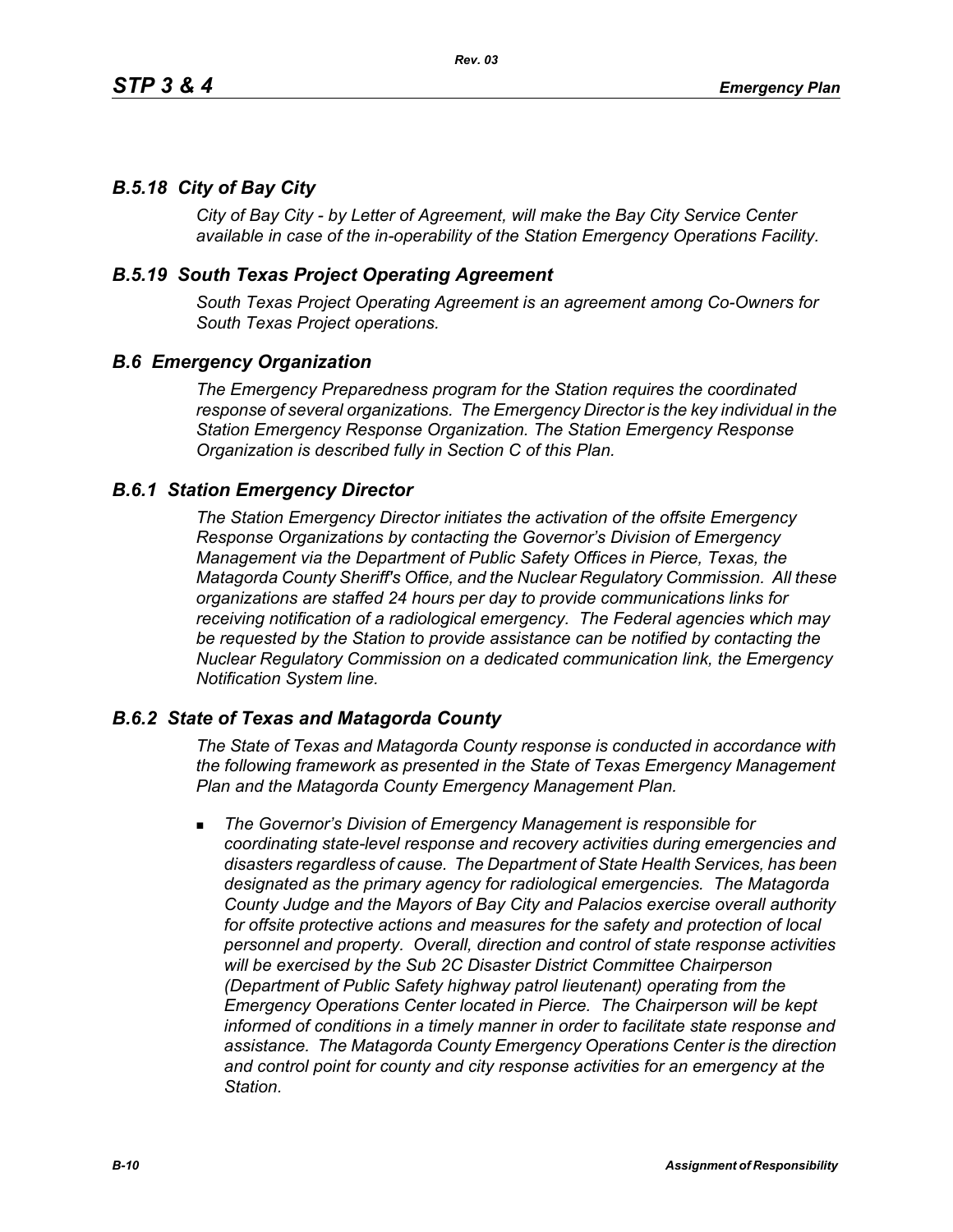*Rev. 03*

- *Upon declaration of a classified emergency, by the Station's Unit-specific Emergency Director, the State is notified of an emergency at the Station by the Station's Emergency Director via a call to the Department of Public Safety Communication Center located at Disaster District Sub 2C, Pierce, Texas, on the dedicated ringdown telephone. The Communications Center at the Department of Public Safety, Pierce, will notify the Governor's Division of Emergency Management of any emergency notification from the Station. The Governor and Chairperson of the Emergency Management Council are notified by the State Coordinator or the Governor's Division of Emergency Management Duty Officer, depending on the severity of the situation. Notification of a station emergency is from the Governor's Division of Emergency Management to the Texas Department of Health and in turn to the Department of State Health Services. The decision to activate the Radiological Response Team is based on the severity of the incident. The Governor, by executive order or proclamation, may declare a state of disaster. The presiding officer of the governing body of a political subdivision may also declare a local state of disaster. A state of disaster condition activates disaster response, recovery, and rehabilitation aspects of the State Emergency Plan. The Matagorda County Sheriff's Office also has access to the dedicated ringdown telephone, and will be notified of an emergency classification at the Station when the Department of Public Safety Disaster District Sub 2C office is notified.*
- *When requested to assist in response and recovery efforts to radiation emergencies, personnel from other State of Texas Agencies will perform functions and activities as described in the State of Texas Emergency Management Plan.*
- *Local officials shall provide notification to the various personnel in the Matagorda County Emergency Management Organization in accordance with County Procedures. The Matagorda County Sheriff is responsible to verify that notifications are made in accordance with details provided in the Matagorda County Emergency Management Plan.*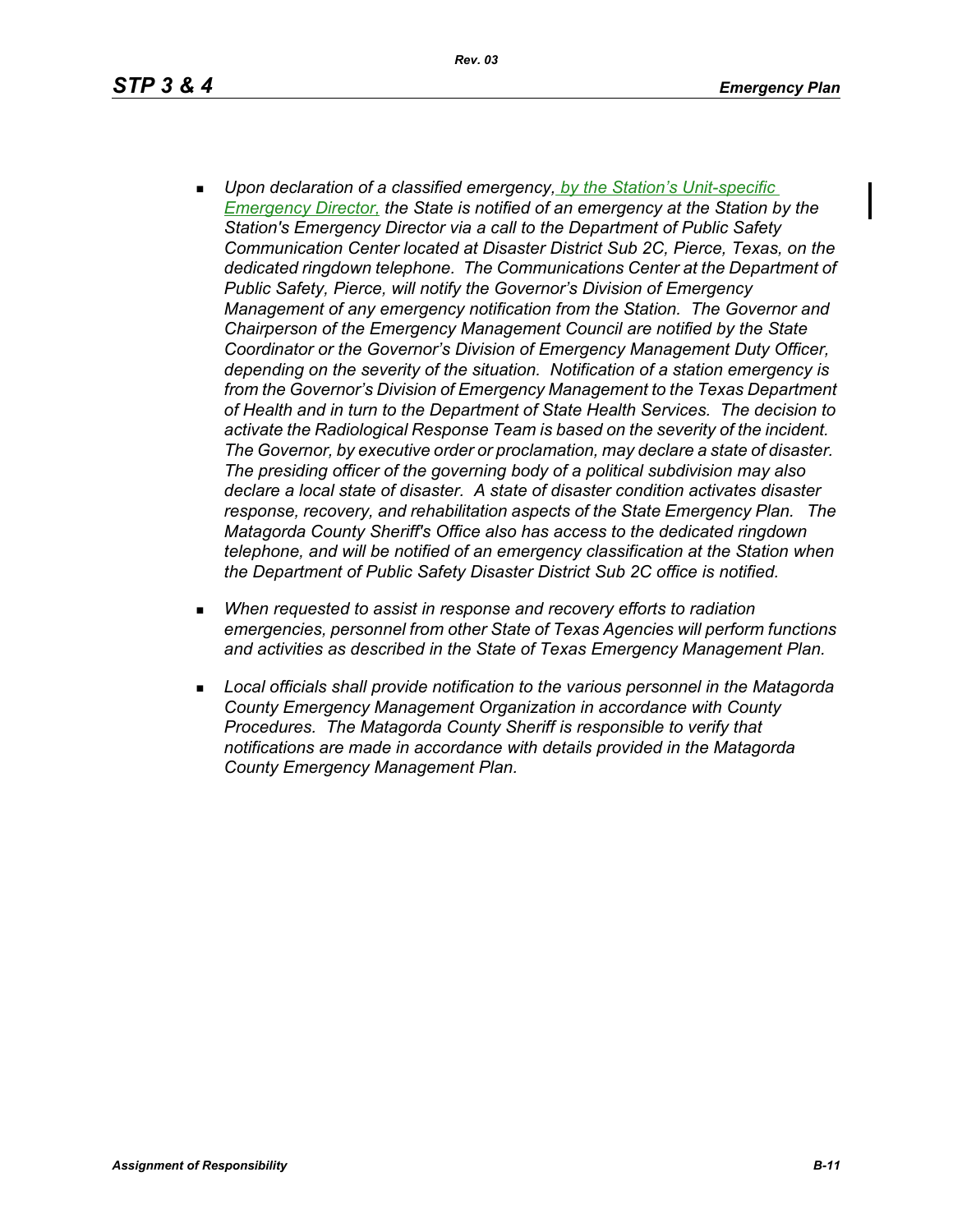$\blacksquare$ 

### *Table B-1 Responsible Primary Organizations Page 1 of 1*

| <b>Organizations</b>                                         | Individual in Charge                                                                        |
|--------------------------------------------------------------|---------------------------------------------------------------------------------------------|
| South Texas Project Electric Generating Station              | <b>Station Emergency Director</b>                                                           |
| <i>State of Texas</i>                                        | Governor                                                                                    |
| <b>State of Texas Emergency Management</b><br>Council        | Chairperson, Emergency Management Council                                                   |
| Governor's Division of Emergency<br>Management               | State Coordinator                                                                           |
| Department of State Health Services                          | <del>Bureau Chief</del> Radiation Program Officer                                           |
| Matagorda County Emergency Management<br>Organization        | <b>Emergency Management Director (County</b><br>Judge or Mayor(s) and County Commissioners) |
| <b>Bay City Emergency Management Organization</b>            | Mayor                                                                                       |
| <b>City of Palacios Emergency Management</b><br>Organization | Mayor                                                                                       |
| <b>Matagorda County Sheriff's Office</b>                     | <b>Sheriff</b>                                                                              |